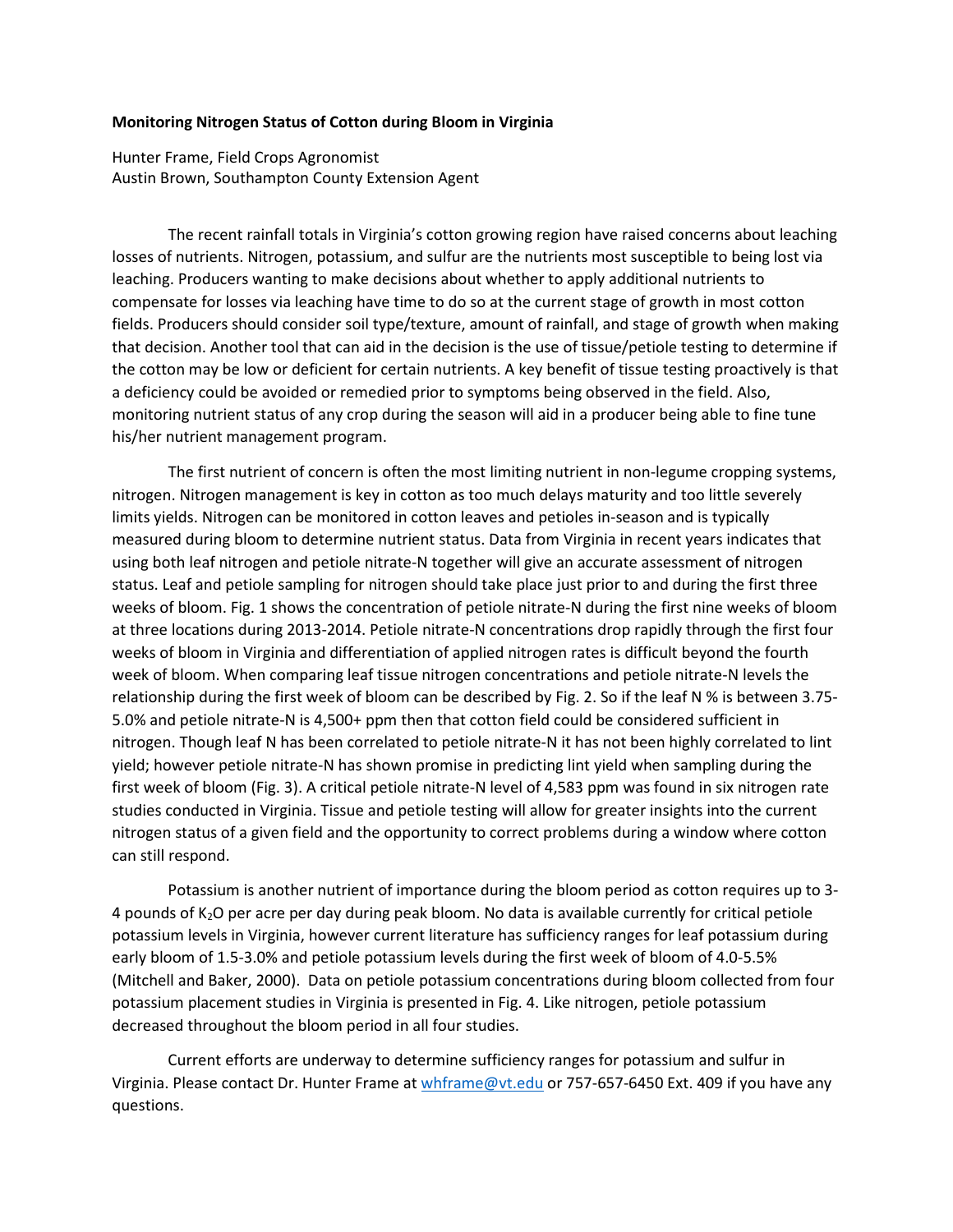

**Figure 1: Petiole nitrate-N (ppm) concentrations during the first nine weeks of bloom. The red shaded area indicates petiole nitrate levels that may limit yield (< 4,500 ppm during the 1st week of bloom) and the green shaded area indicates sufficient petiole nitrate-N concentrations. All sites received 80 lbs. N per acre at 1st square stage of development.** 



**Fig. 2: Correlation between leaf nitrogen (%) and petiole nitrate-N (ppm) during the first week of bloom. Blue shaded area indicates leaf nitrogen sufficiency range and pink shaded area indicates petiole nitrate sufficiency range. Nitrogen rates were applied at first square stage of development.**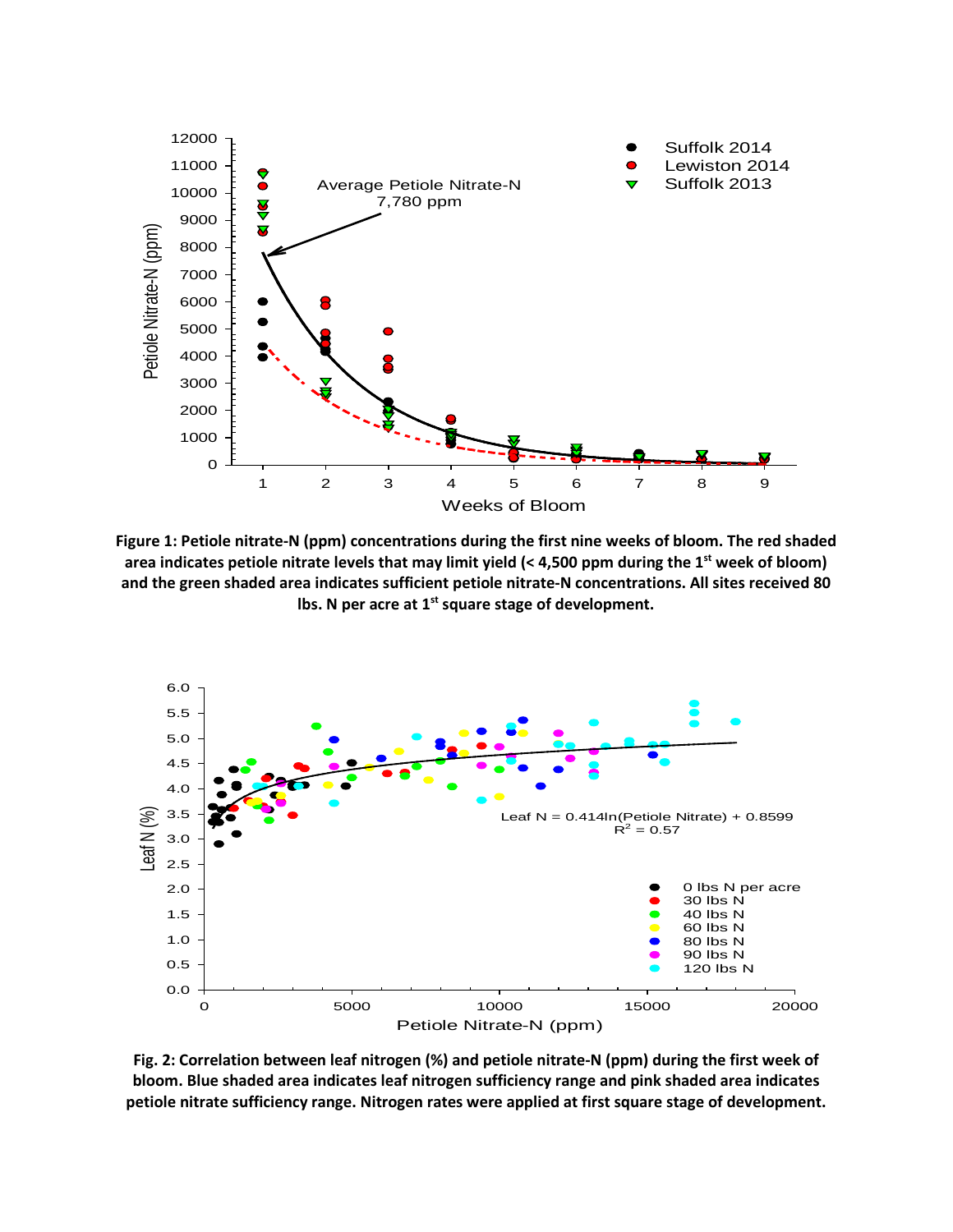

**Figure 3: Petiole nitrate-N concentrations and relative yield of cotton in Virginia. Blue shaded area indicates sufficiency range of petiole nitrate-N in order to maximize lint yields.**